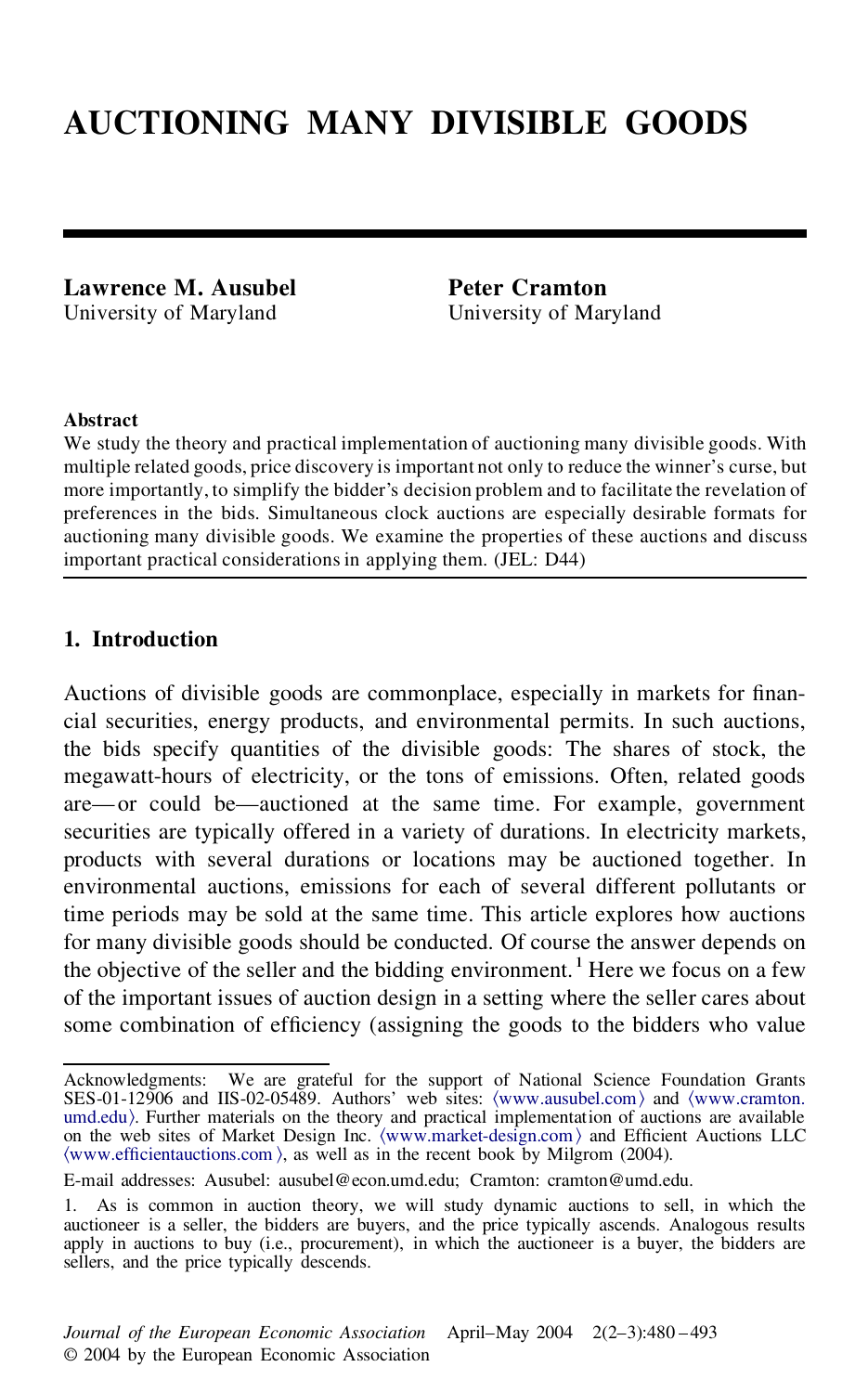them the most) and revenue maximization. Our purpose is to motivate a sensible design in a realistic environment, rather than to prove the optimality of a particular design, which would require stronger assumptions than we care to make.

One of the initial design decisions is whether to conduct a static (sealed-bid) or dynamic (ascending-bid) auction. A frequent motivation for the use of dynamic auctions is reducing common-value uncertainty, thereby enabling bidders to bid more aggressively with less fear of the "winner's curse." However, in the context of selling many goods, the price discovery of a dynamic auction plays another, often more important, role. By seeing tentative price information, bidders are better able to make decisions about the quantity of each good to purchase. This is useful because the goods being sold are related. Some may be substitutes; others may be complements. Bidding in the absence of price information makes the problem much more difficult for bidders. Furthermore, practical realities such as budget constraints can make bidding in a sealed-bid auction exceedingly difficult unless the auctioneer allows the bidders to express these constraints in their sealed bids; whereas, in a dynamic auction, the bidder can see tentative prices and assignments, allowing the bidder to make decisions that are consistent with the bidder's constraints.

The case for dynamic auctions is further strengthened when we recognize that it is costly for bidders to determine their preferences. A dynamic auction, by providing tentative price information, helps focus the bidder's decision problem. Rather than consider all possibilities from the outset, the bidder can instead focus on cases that are important given the tentative price and assignment information. Although this point is already valid in auctions for a single good (Compte and Jehiel 2000), it becomes more critical in the context of many goods, where the bidder's decision problem is much more complicated. Rather than simply decide whether to buy, the bidder must decide which goods to buy and how many of each. The number of possibilities grows exponentially with the number of goods. Determining values and then bids for each of these possibilities is difficult at best; whereas, in the presence of good price information the decision problem becomes relatively straightforward.

Given the increased importance of price discovery when auctioning many divisible goods, we focus on dynamic auctions. The question then becomes: How can the auction designer best promote effective price discovery? Simultaneous clock auctions are both effective and simple. In a simultaneous clock auction, there is a price "clock" for each divisible good indicating its tentative price per unit quantity. Bidders express the quantities desired at the current prices. The price is incremented for goods with excess demand, and bidders again express their desired quantities at the new prices. This process repeats until demand is made equal to supply. The tentative prices and assignments then become final.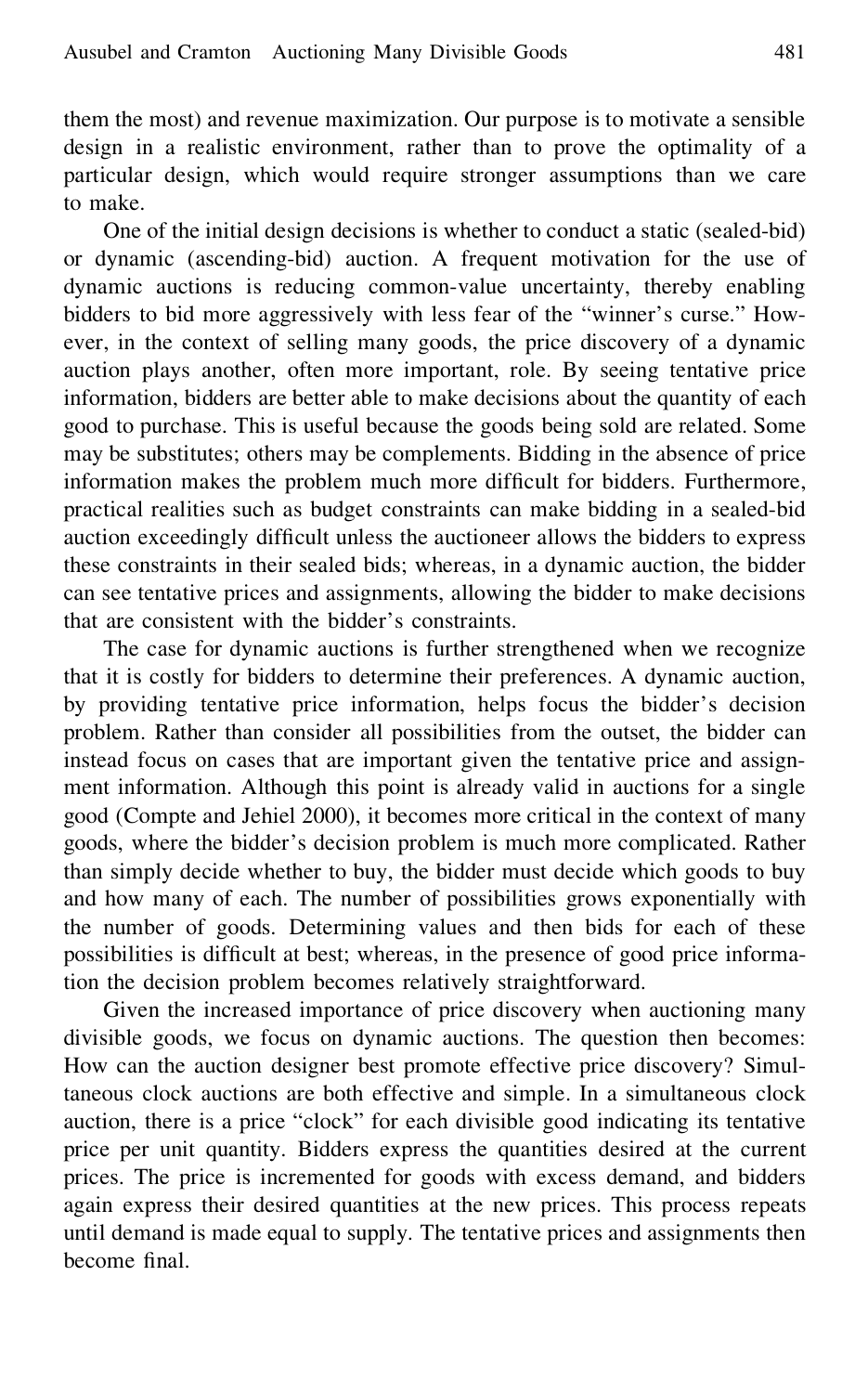We begin with two stylized models that abstract away from many of the complicating practical details. In each, we assume that there is a continuum of bidders, so that market power considerations can be ignored. We also assume that the bidding occurs in continuous time, avoiding issues arising from discreteness. We show that the equilibrium outcome of the auction coincides with the competitive equilibrium of the model and attains full efficiency. In this sense, the simultaneous clock auction brings to life the "Walrasian auctioneer" often used to motivate the competitive equilibrium.

We then turn to practical considerations that need to be addressed in any real-world situation.

Discrete rounds, rather than bidding in continuous time, means that issues of bid increments, ties, and rationing are important. We argue that this complication is best handled by utilizing "intraround bids," allowing bidders in each round to express their demand curves along a line segment between the starting and ending price for the round. Allowing a rich expression of preferences within a round makes bid increments, ties, and rationing less important. Since preferences for intermediate prices can be expressed, the efficiency loss associated with the discrete increment is less, so the auctioneer can choose a larger bid increment, resulting in a faster and less costly auction process.

Natural linkages among goods often exist in practice. For example, in the case of an auction of electricity capacity, the goods may differ by the duration of the contract (e.g., three months, one year, or multiple years). Such products are natural substitutes: A two-year contract is simply a sequence of two one-year contracts. Hence, the relative prices of such products are closely related. The auction can exploit this linkage by enhancing substitution possibilities across these products.

Market power is a final practical consideration. Although some auction settings approximate the ideal of perfect competition, most do not. The auction design needs to address limited competition. Three useful instruments are information policy, reserve pricing and efficient pricing. By controlling the information that bidders receive, the auctioneer can enhance price discovery while limiting the scope for collusion. Reserve pricing serves two roles, providing price discipline in the absence of competition and discouraging collusion by limiting the maximum gain from successful collusion. Finally, since uniform pricing inevitably leads to demand reduction (Ausubel and Cramton 2002), the resulting inefficiency can be avoided by instead using the efficient pricing rule of the Ausubel (1997) auction.

We now address each of these issues in detail. Section 2 develops theoretical results in a continuous-time model with perfect competition. The article then turns to considerations of practical implementation, treating discrete rounds (Section 3), natural linkages among goods (Section 4) and limited competition (Section 5).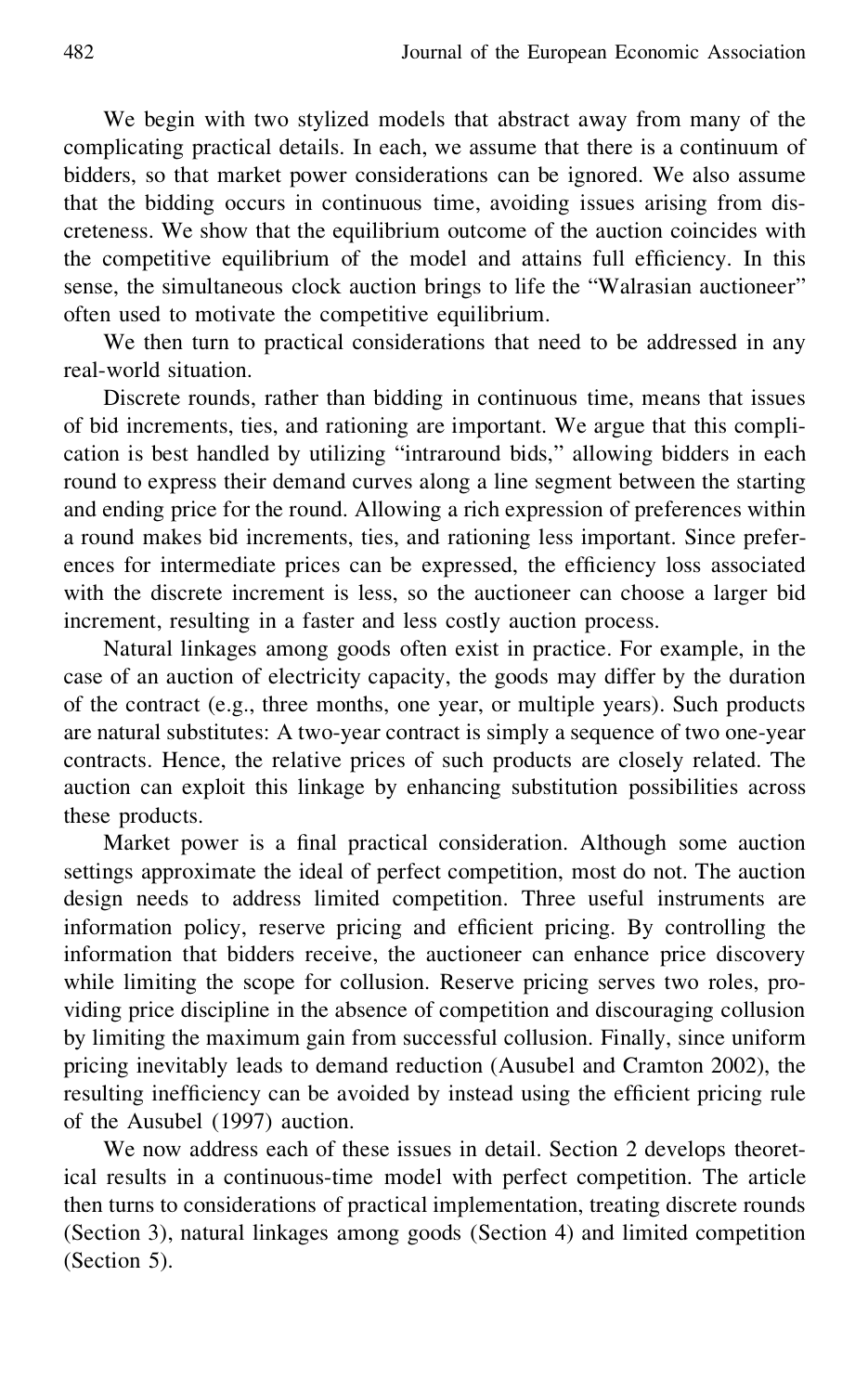#### **2. Auctioning Many Goods in the Absence of Market Power**

In this section, we specify two economic models in which the simultaneous clock auction can be shown to yield desirable outcomes. The final prices of the auctions correspond to the competitive equilibria of the models, and the allocations are therefore efficient. The models abstract from reality in their use of a continuum of bidders (justifying price-taking behavior) and continuous time (allowing the price adjustment processes to converge perfectly).

A seller wishes to allocate units of each of *K* different goods among a continuum of bidders. The bidders are subscripted by  $i$  ( $i \in [0,1]$ ). Each bidder *i*'s consumption set,  $X_i$ , is assumed to be a compact, convex subset of  $\mathbb{R}^K_+$ , and bidder *i*'s consumption bundle is  $x_i = (x_i^1, \ldots, x_i^K) \in X_i$ . The supply available is  $S = (S^1, \ldots, S^K) \in \mathbb{R}^K_{++}$ .

In Model 1, we assume: $2$ 

- (A1) *Pure private values:* Bidder *i*'s value,  $U_i(x_i)$ , for consumption vector  $x_i$ does not change when bidder *i* learns other bidders' information.
- (A2) *Quasilinearity:* Bidder *i*'s utility from receiving the consumption vector  $x_i$ in return for the payment  $y_i$  is given by  $U_i(x_i) - y_i$ .
- (A3) *Monotonicity:* The function  $U_i$ :  $X_i \to \mathbb{R}$  is increasing.
- (A4) *Strict concavity:* The function  $U_i: X_i \to \mathbb{R}$  is strictly concave.

The price vector is denoted by  $p = (p^1, \ldots, p^K) \in \mathbb{R}_+^K$ . If each bidder *i* demands  $x_i(p)$  at price vector *p*, the aggregate demand is given by  $\int_0^1 x_i(p)di$ . The excess demand,  $z(p)$ , equals the difference between the aggregate demand and the supply:  $z(p) = -S + \int_0^1 x_i(p)di$ . In Walrasian tâtonnement (Walras 1874, as formalized by Samuelson 1941), the price vector adjusts in continuous time according to excess demand:  $\dot{p}(t) = f(z(p(t)))$ , where  $f(\cdot)$  is a continuous, sign-preserving transformation. The price vector  $p$  and the associated demands form a competitive equilibrium if the excess demand equals zero for every good.

The following auction procedure is followed:

- $\bullet$  the auctioneer announces a price vector *p*;
- $\bullet$  bidders report demands  $x_i(p)$ ;
- the auctioneer adjusts the price vector according to Walrasian tâtonnement; and
- the process repeats until the price vector converges.

We have the following result for Model 1:

<sup>2.</sup> In addition, we assume away any arcane difficulties that would unnecessarily complicate the analysis. In particular, we assume that the bidders' demands,  $x_i(p)$ , are measurable with respect to *i*. This is easily justified if the continuum of bidders consists of a finite collection of subintervals of bidders and, within each subinterval, the bidders are identical. It is also assumed that the consumption sets of the bidders and the available supply *S* are such that there exists a feasible allocation of *S* among the bidders.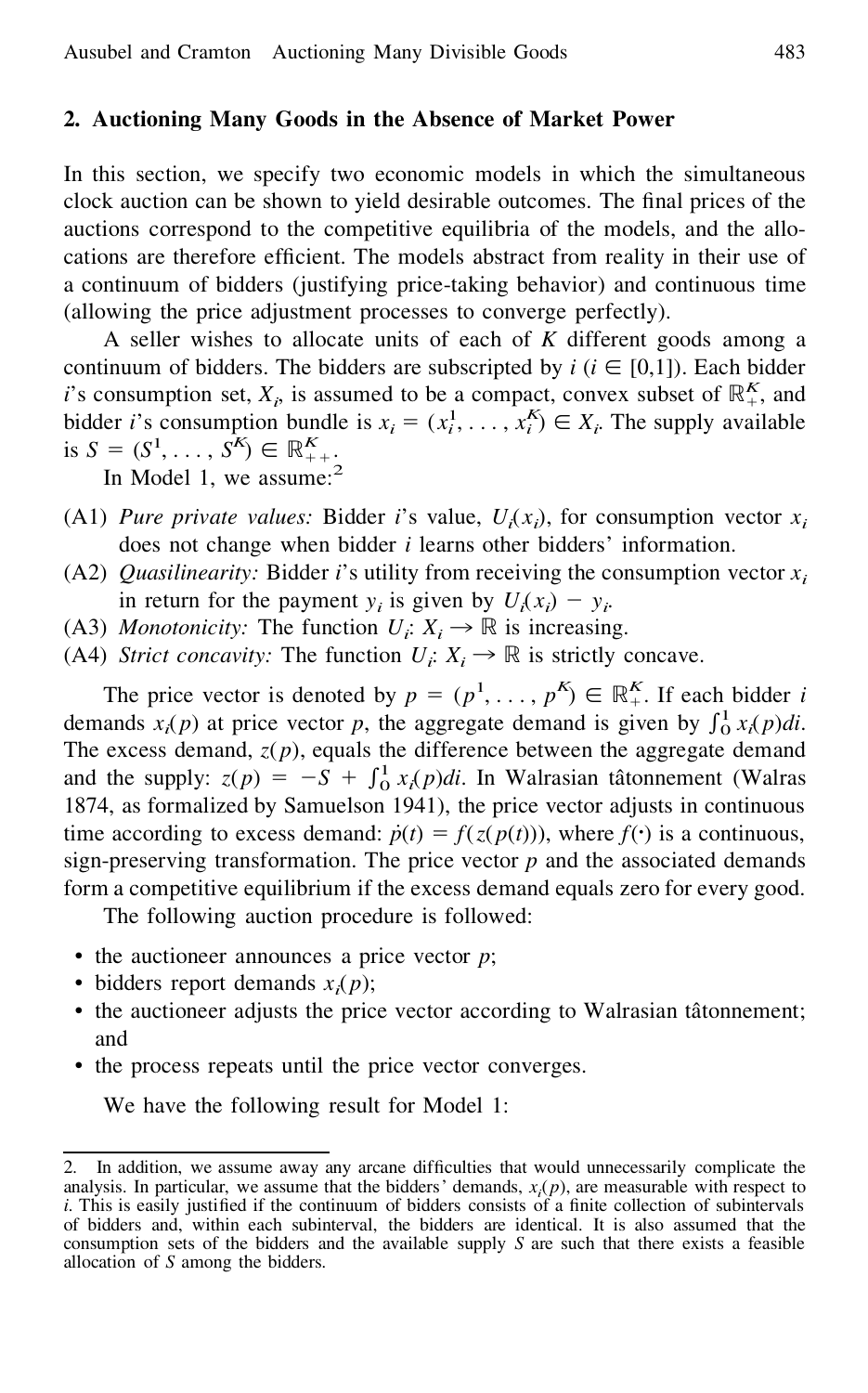THEOREM 1. *In Model 1*, *sincere bidding by the bidders is an equilibrium of the auction game and*, *starting from any price vector*, *the outcome converges to the competitive equilibrium*.

*Proof.* A standard global stability argument (see, for example, Varian 1981). Let  $V_i(\cdot)$  denote bidder *i*'s net indirect utility function:  $V_i(p) = \max_{x \in X_i} \{U_i(x_i)$  $p \cdot x_i$ . Define the following Lyapunov function:  $V(p) = p \cdot s + \int_0^1 V_i(p)di$ . Then:  $\dot{V}(t) = (S - \int_0^1 x_i(p(t)) dt) \cdot \dot{p}(t) \le 0$ , and  $V(\cdot)$  is minimized at the competitive equilibrium.  $\Box$ 

Furthermore, with slightly stronger assumptions, the price adjustment is everywhere increasing:

COROLLARY 1. *In Model 1*, *if goods are substitutes in the aggregate*, *then sincere bidding by the bidders is an equilibrium of the auction game and*, *starting from any suf ciently small price vector*, *the price ascends monotoni cally to the unique competitive equilibrium*.

It is not necessary for the goods to be substitutes, in order for a simultaneous clock auction to yield the desired outcome. Indeed, in the second model developed, the goods can be demanded in fixed coefficients—a most extreme form of complements. This result may appear counterintuitive in view of the literature on the Walrasian tâtonnement process. However, it should be emphasized that this traditional price adjustment literature proceeds with one hand tied behind its back; the adjustment process is restricted to depend only on the excess demand function, that is, to take a form that is economically plausible in the absence of any auctioneer. By contrast, for current purposes, there is assumed to be a real auctioneer, who we allow to exploit any information generated by the auction process (e.g., the gradient of the excess demand function) to facilitate convergence.

In Model 2, we will again posit a continuum of bidders and we will require that a unique competitive equilibrium exists. This time, we make assumptions on the aggregate demand function  $x(\cdot)$  (as a function of *p*), instead of directly on the primitives of the model. We assume (A1) and the following:

- (A2') *Continuous differentiability:* The aggregate demand function,  $x(\cdot)$ , is continuously differentiable at all  $p \in \mathbb{R}^K$ .
- (A3') For every subset, *J*, of the set of all goods, and for every  $p \in \mathbb{R}^K_+$ , there exists  $\alpha(p) \in \mathbb{R}^K$  such that, if  $p = \alpha(p)$ :

$$
\dot{x}^j(p) = 0
$$
, for all  $j \in J$ , but  $\dot{x}^k(p) \le -1$ , for all  $k \in K \setminus J$ .

Assumption  $(A3')$  states that there is always a direction in which one can adjust price such that specified components of aggregate demand remain constant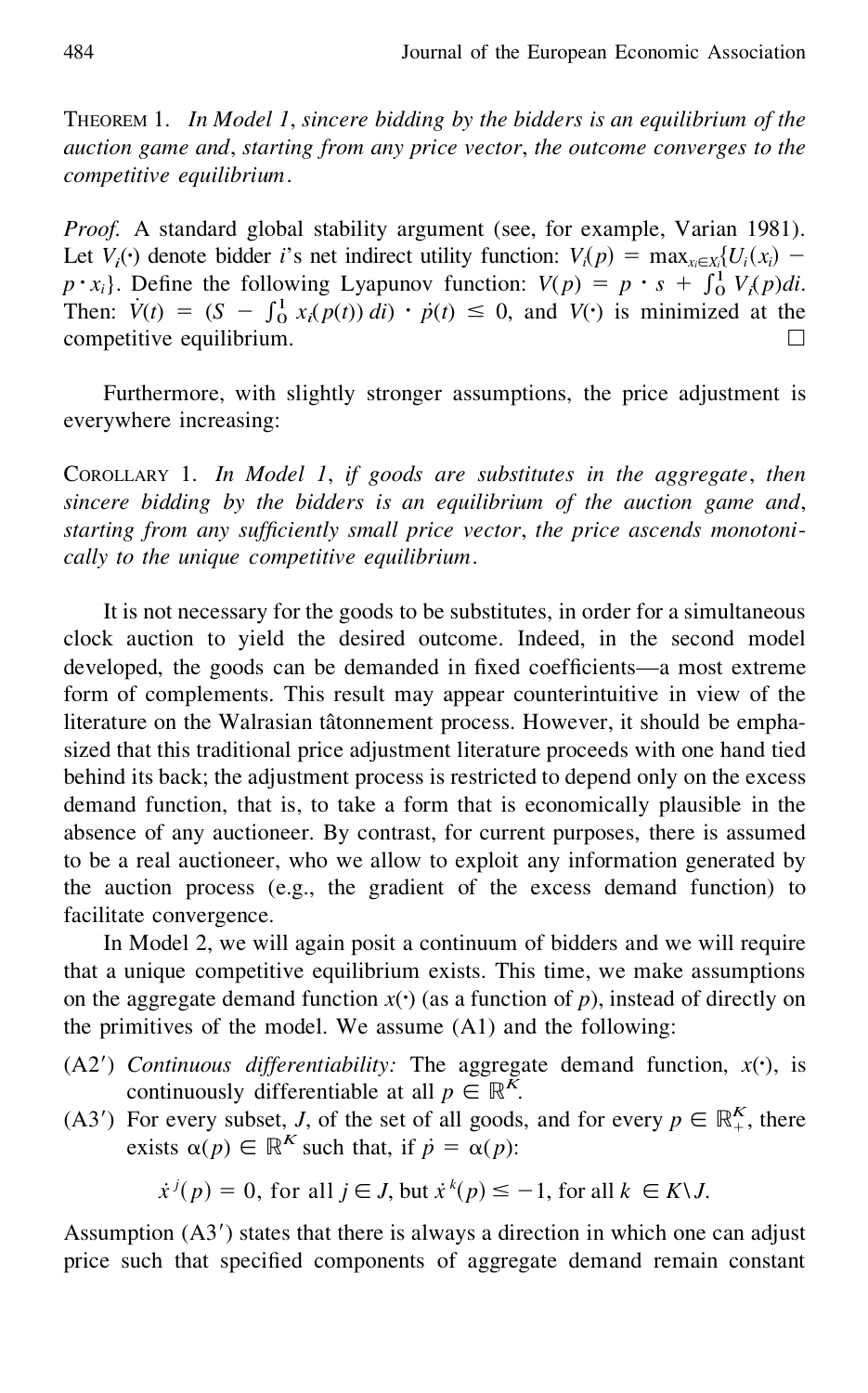while the remaining components decrease at a rate bounded away from zero. An example of a model that satisfies these conditions is a model where  $K = 2$  and each of the bidders has Leontief (i.e., fixed coefficient) preferences, and where the fixed coefficients for valuing the two goods are in different ratios for different bidders. In such a model, it will generally be possible to raise the price of one good while lowering the price of the other good in such a way that the aggregate demand for the first good is constant but the aggregate demand for the second good decreases.

An auction procedure similar to that used for Model 1 may be followed, except that a different price adjustment process is used. We have the following result for Model 2:

THEOREM 2. *In Model 2*, *with an appropriate price adjustment process*, *sincere bidding by the bidders is an equilibrium of the auction game and*, *starting from any price vector with positive excess demands for every good*, *the outcome converges to the competitive equilibrium*.

*Proof.* Begin by increasing the price of every good until some good clears. Inductively, let *J* denote the set of goods that have already cleared. Then adjust the prices so that the aggregate demands of all goods in *J* remain constant, while the aggregate demands of all goods in  $K\setminus J$  decrease. Assumption  $(A3')$  guarantees that it is always possible to adjust prices in this way, reducing the excess demand of all goods that have not yet cleared while maintaining market clearance for all goods that have already cleared. In finite time, some good  $k \in$  $K\setminus J$  will clear. Set *J* is then redefined to include good *k*, and the process is repeated. Clearly, all goods will clear in finite time.  $\Box$ 

REMARK. The adjustment process used in the proof of Theorem 2 is a simple version of the "sign process" of Laan and Talman (1987). More complicated complements preferences can also be accommodated within their adjustment process.

## **3. Accommodating Discrete Rounds with Intraround Bidding**

Although in theory one can imagine implementing an ascending auction in continuous time, this is hardly ever done in practice. Clock auctions inevitably use discrete rounds for two important reasons. First, communication is rarely so reliable that bidders would be willing to be exposed to a continuous clock. A bidder would find it unsatisfactory if the price clock swept past the bidder's willingness to pay because of a brief communication glitch. Discrete rounds are robust to communication problems. Discrete rounds have a bidding window of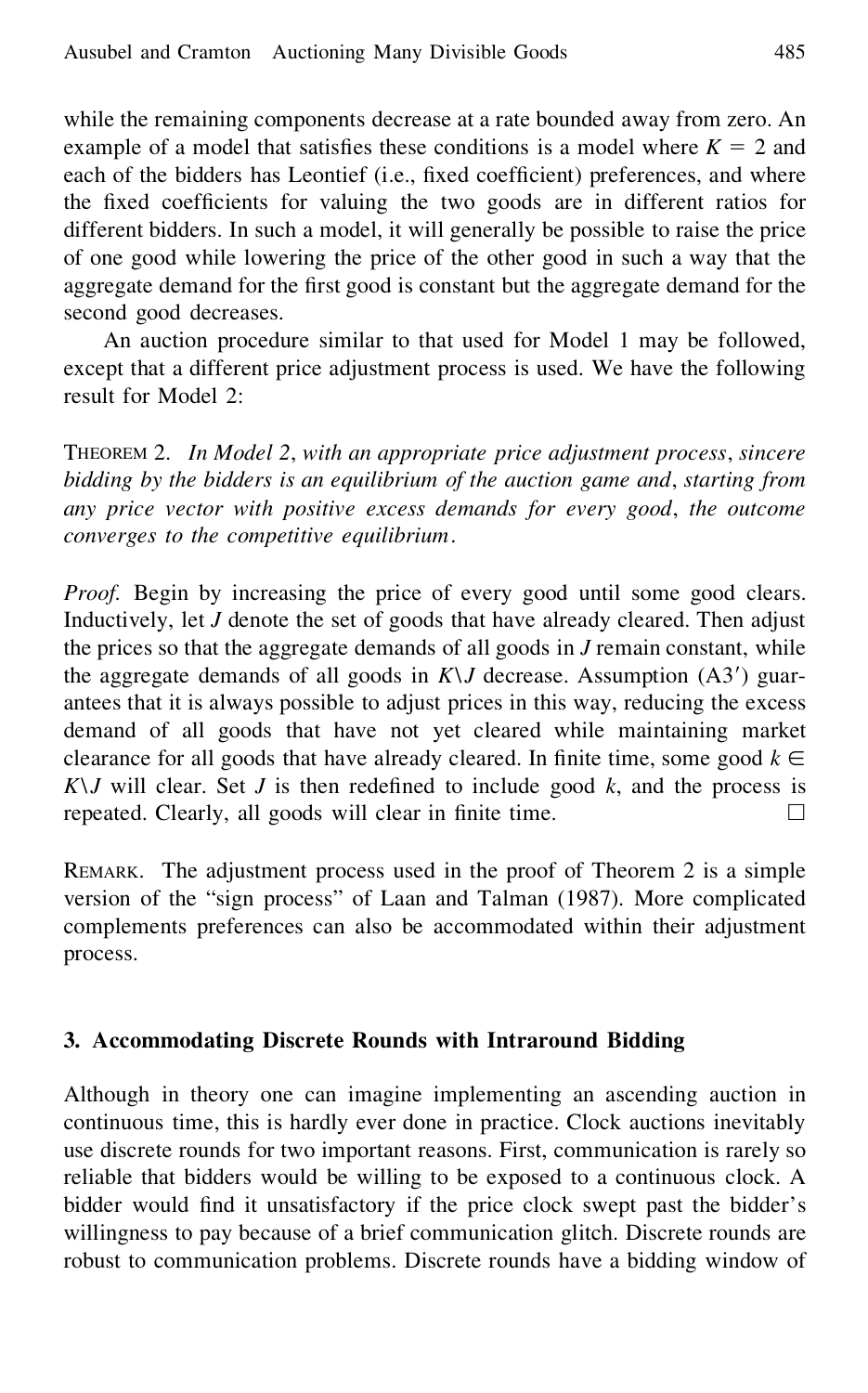significant duration, rarely less than ten minutes and sometimes more than one hour. This window gives bidders time to correct any communication problems, to resort to back-up systems, or to contact the auctioneer and have the round extended. Second, a discrete round auction improves price discovery by giving the bidders an opportunity to reflect between rounds. Bidders need time to incorporate information from prior rounds into a revised bidding strategy. This updating is precisely the source of price discovery and its associated benefits.

It is only in sequential descending clock auctions (Dutch auctions) that a nearly continuous bidding process is used. This is seen in Dutch flower auctions, many fish auctions, and U.S. tobacco auctions since 2003. All of these auctions are on-site (avoiding communication difficulties) and descending clock (eliminating any role for price discovery within the auction, since there are no events to condition on).

An important issue in discrete-round auctions is the size of the bid increments. Larger bid increments enable the auction to conclude in fewer rounds, but they potentially introduce inefficiency from the use of a coarse price grid. Large increments also introduce incentives for gaming as a result of the expanded importance of ties and rationing rules. But using small increments especially in an auction with many clocks can greatly increase the number of rounds and, hence, the time required to complete the auction. Bidders generally prefer a shorter auction. A short auction reduces participation costs. A short auction also reduces exposure to price movements during the auction. This is especially relevant in securities and energy auctions for which there are active secondary markets in close substitutes, and for which underlying price movements could easily exceed the price increments.

Fortunately it is possible to capture nearly all of the benefits of a continuous auction and still conduct the auction in a limited number of rounds, using the technique of intraround bids. $3$  With intraround bids, bidders express their demands in each auction round at all price vectors along the line segment from the start-of-round price to the end-of-round price. In a traditional clock auction, price may increase from say \$90 to \$100 in a round, but the bidder is only able to express the quantity it desires at \$90 and at \$100. With intraround bids, the bidder expresses its desired quantity at all prices between \$90 and \$100. This avoids the inefficiency associated with a coarser price grid. It also avoids the gaming behavior that arises from the increased importance of ties and rationing with coarser prices. The only thing that is lost is the within-round price discovery. However, within-round price discovery is much less important than the price discovery that occurs between rounds.

<sup>3.</sup> Intraround bidding, activity rules, indifference tables, and other aspects of the practical implementation of clock auctions are described in greater detail in Ausubel, Cramton, and Jones (2002).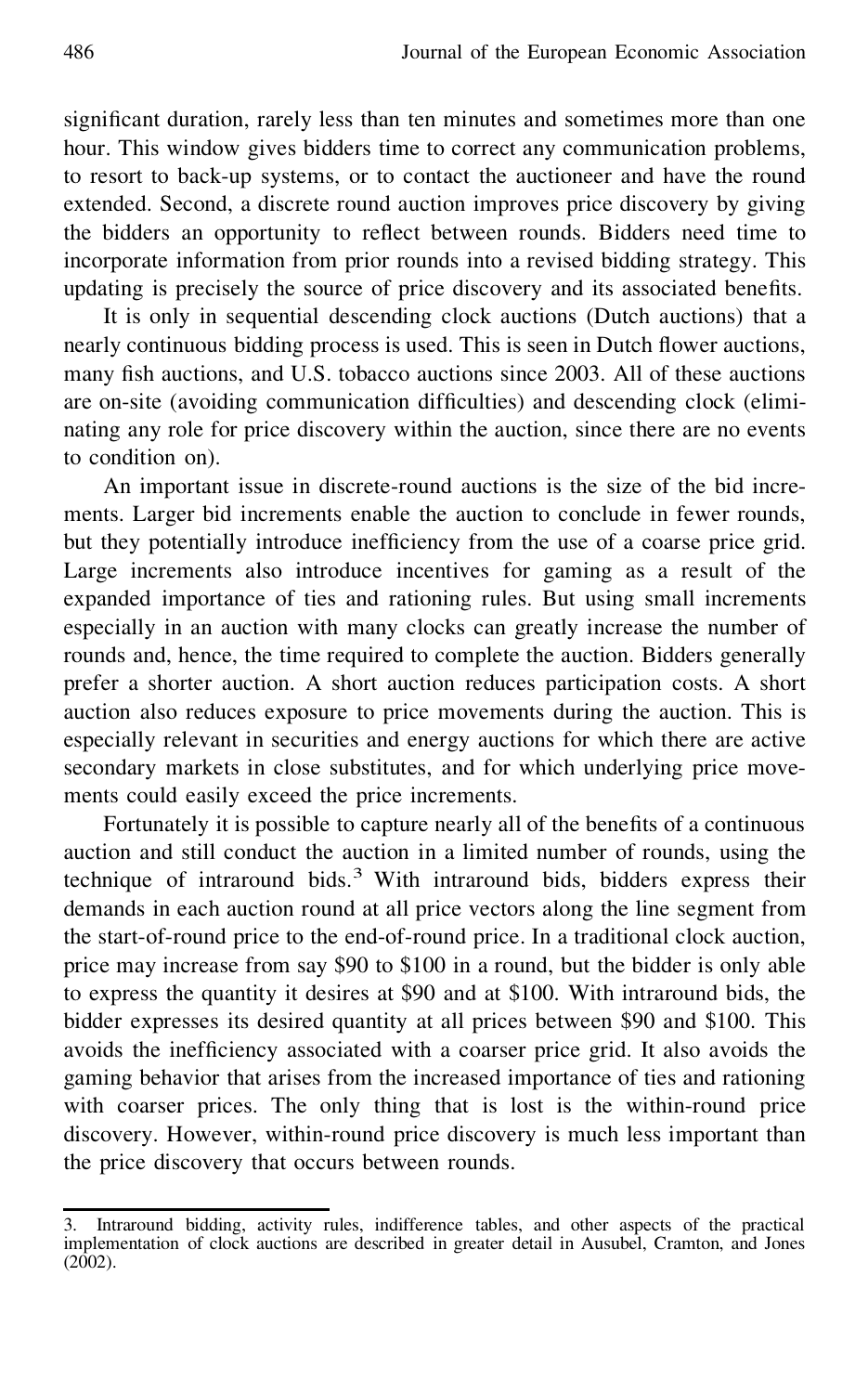The experience from a number of high-stakes clock auctions indicates that intraround bidding lets the auctioneer conduct auctions with ten or more products in about ten rounds, with little or no loss from the discreteness of rounds. These auctions can be completed in a single day. By way of contrast, early spectrum auctions and some electricity auctions without intraround bids took weeks or even months to conclude. In a few extreme instances, the longer duration was warranted due to the enormous uncertainty and extremely high stakes, but generally speaking, intraround bids would have reduced the bidding costs without any meaningful loss in price discovery.

## **4. Exploiting the Natural Linkages among Goods**

The motivation for auctioning many products together is that the products are related. The bidders may value some of the goods as substitutes and others as complements. At the same time, there may be substitution possibilities as to what is supplied in the auction. Given the natural linkages among goods, a second important issue in the implementation of a simultaneous clock auction is the amount of flexibility given to bidders in switching across products and to the seller in the determination of supply.

## *4.1. Bidder Flexibility*

To promote price discovery, activity rules are generally imposed in clock auctions. The simplest clock auction is for a single homogeneous good. There, the activity rule takes the simple form of a monotonicity constraint: each bidder's quantity demanded is not permitted to increase as the price increases, consistent with downward sloping demand curves. Without the monotonicity constraint, a bidder might bid as a "snake in the grass"—grossly understating demands at low prices and then jumping in with large demands near the end of the auction. Widespread use of a snake-in-the-grass strategy would undercut the very purpose of utilizing a dynamic auction.<sup>4</sup> A monotonicity constraint prevents this form of strategic behavior, thus encouraging better price discovery and facilitating rapid convergence to equilibrium.

In situations with multiple goods that have relatively independent demands,

<sup>4.</sup> One motivation for a bidder to use a "snake-in-the-grass " strategy is to avoid conveying information to rivals in an environment where bidders exhibit interdependent values. If each bidder's estimate of value is based in part on rivals' information, one bidder demanding large quantities might induce her rivals to raise their value estimates and bid more aggressively. A second motivation for a bidder to use a snake-in-the-grass strategy arises from budget constraints. The bidder holds back on bidding for the good she wants most dearly, instead bidding for the goods her rivals want, in the hopes of exhausting the competitors' limited budgets. The bidder then shifts to bidding on her true interests late in the auction, now facing weakened competition for these goods.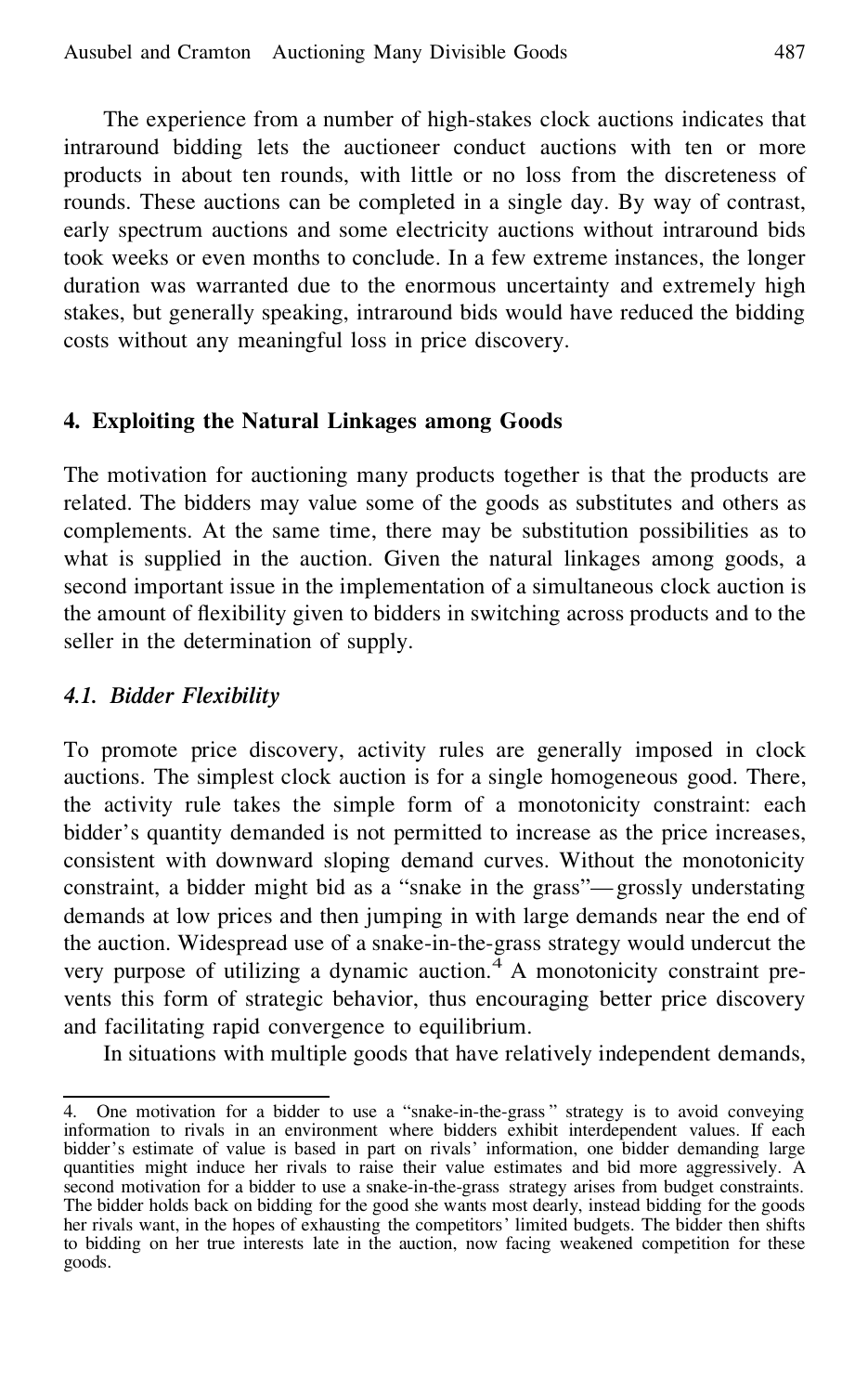a monotonicity constraint may be applied independently to each good. However, in situations where the interdependencies across goods are substantial, applying monotonicity constraints independently to each good may be overly restrictive. For example, if two products are close substitutes, it is natural for the bidder to demand the product with the more attractive price. Thus, the bidder may want to decrease the quantity she bids on the product with a faster rising price, and increase her quantity on the product with a slower rising price. Such bids would be excluded by the simplest application of monotonicity constraints.

In some applications, identifying and exploiting the natural linkages among goods may resolve these issues. Goods are organized into product groups. Substitute goods are assigned to the same group; while complementary goods are assigned to different groups. The activity rule is crafted to permit bidders to freely substitute among goods contained in the same product group. However, monotonicity is applied independently across groups, so that no substitution is permitted between products in different groups.

The quarterly Electricité de France (EDF) Generation Capacity Auctions, the first practical implementation of simultaneous clock auctions, has successfully taken this approach. Broadly speaking, two types of goods are offered: baseload capacity contracts; and peakload capacity contracts. These goods would be expected to be complements, since a new entrant in the French electricity market can best meet the needs of customers with a particular combination of baseload and peakload capacity. However, baseload and peakload capacity are each offered in multiple durations—three-month, six-month, one-year, two-year, and three-year contracts, with the same starting date—and the various durations of the same type of contract are close substitutes. Consequently, the goods are organized into two product groups, each containing five products. Since the goods within a group are denominated in comparable units (MW of power), the activity rule applied to all products within a group is simply a monotonicity constraint on the sum of the respective demands.<sup>5</sup>

## *4.2. Supply Flexibility*

In many applications, the evident substitutability of goods makes it desirable to give flexibility to the seller, as well as to bidders. For example, government securities may be offered in a variety of durations, but the only real constraint on the seller is that the total quantity sold must equal the government's current debt requirements. Or energy products may be offered with a variety of delivery

<sup>5.</sup> As many as five product groups have been offered in some of the EDF auctions. An additional Power Purchase Agreement product has sometimes been offered, in addition to the basic baseload and peakload product. Moreover, in some of the auctions, contracts with different starting dates have been offered as separate product groups. For further information, see EDF's web site  $\langle$ [www.edf.fr](http://www.edf.fr) $\rangle$  and the sources listed in the introductory footnotes.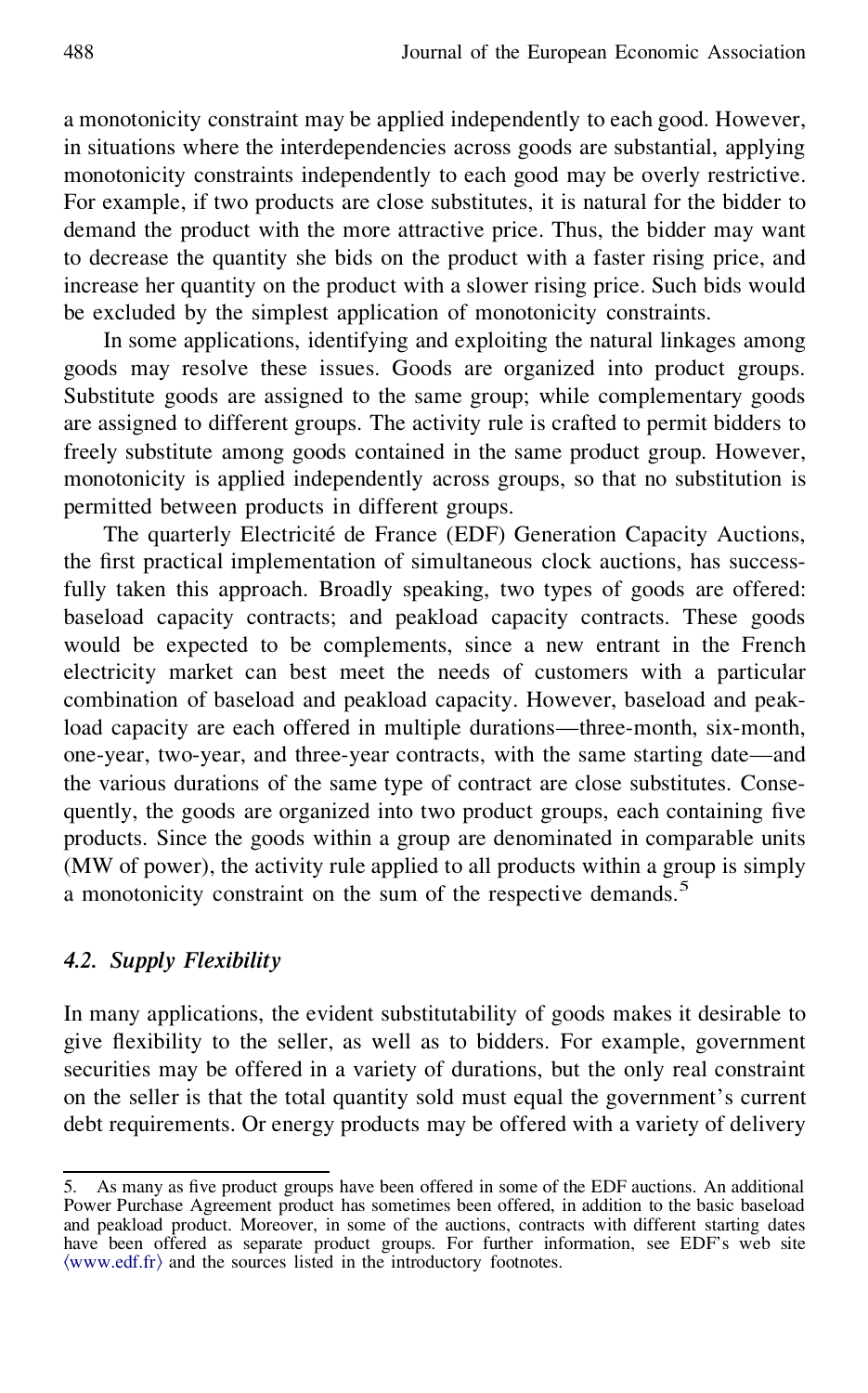locations, but the principal requirement is again on the total quantity sold. The objectives of efficiency and revenue maximization are both served by allowing "the market to decide" the supply of each of the substitute products to be sold.

Again, the EDF auctions have successfully taken this approach. As described in Section 4.1, both baseload and peak capacity are offered in many durations. EDF recognized that different bidders would prefer different durations, but EDF did not have a reliable method for predicting the demands for the various durations other than through the auction itself. By way of contrast, EDF had excellent information about its own willingness to substitute quantities among durations, as a function of price.

Observe that, if both the supplies and the relative prices of the various durations were allowed to be determined endogenously, then the entire system would be underdetermined. Since the supplies were intended to be market driven and since the seller's trade-offs on price were well understood, the decision was made that the prices of the various products within a group would be linked together and would increase in lockstep. (However, the prices associated with different product groups move independently of one another.) Before the start of the auction, the seller determines an indifference table expressing the price differentials (i.e., a yield curve) amongst the various products within a group that would make the seller indifferent between selling one product or another. With two product groups containing five products each, there are effectively just two clocks (baseload and peak), although ten prices, with the prices for each product group determined by the clock and the indifference table. The clearing condition is that the aggregate demand for each product group is no greater than the total supply offered. The bidders then determine endogenously the division of sales across the various durations, contributing both to efficiency and to revenue maximization.

## **5. Addressing Limited Competition**

In most auctions, competition is limited. Either the number of bidders is small or some bidders are significant in size relative to the auction volume. In these auctions, the auction designer needs to address the potential exercise of market power in the auction design. Three of the most important instruments available to the auction designer are: The information policy, the use of reserves, and the pricing rule.

## *5.1. Information Policy*

In a competitive auction, price is used to resolve the assignment problem. Those bidders willing to pay more, get more. However, when there is a lack of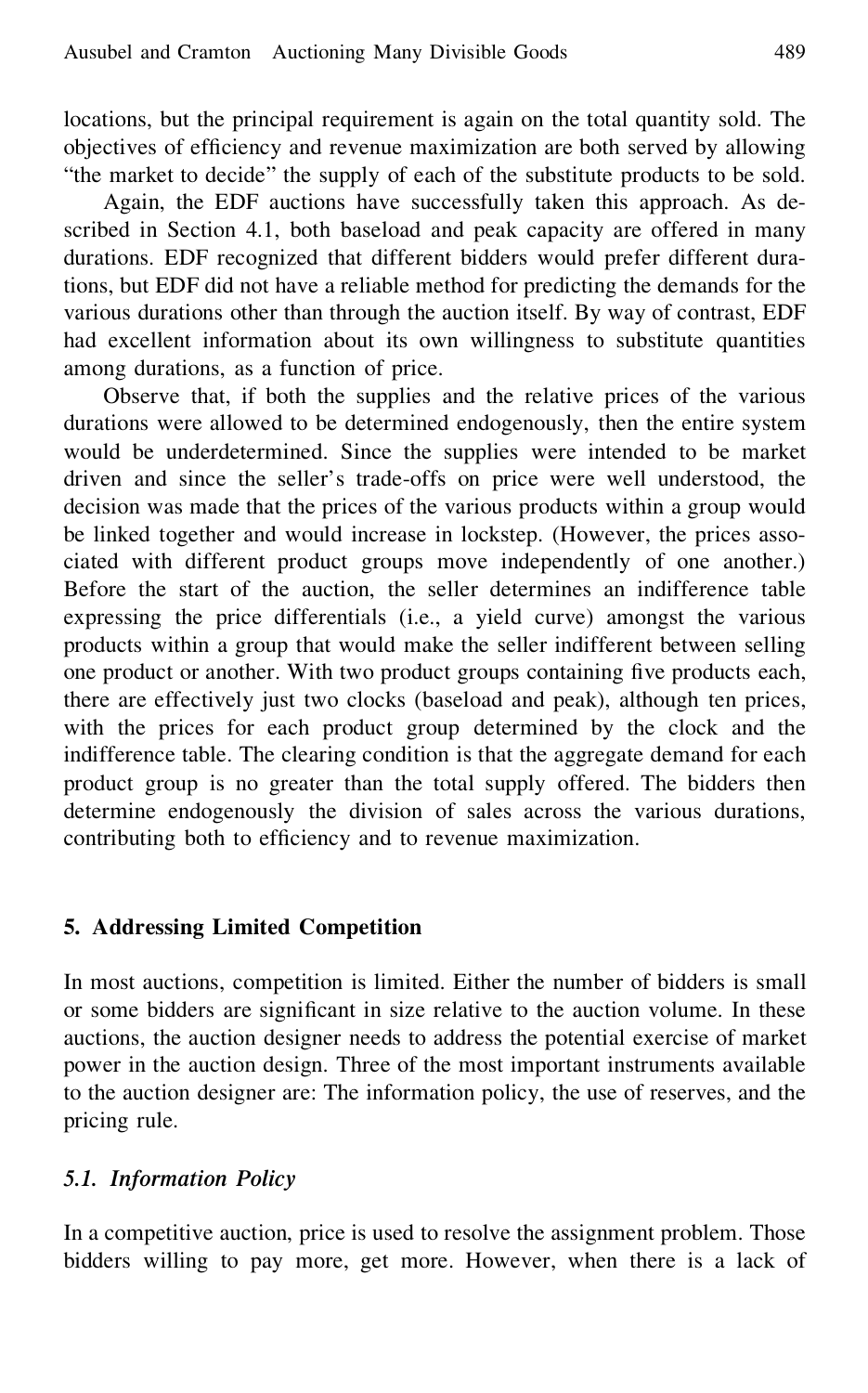competition, a major concern is that bidders will agree on a division of the goods by means other than the auction price.

Most spectrum auctions have used a fully transparent simultaneous ascending auction, in which the complete history of bids (including the identities of the bidders making the bids) has been reported after every round. This has enabled bidders to adopt collusive strategies in spectrum auctions where competition was especially weak (Cramton and Schwartz 2002).

In clock auctions, a useful information policy for mitigating collusive possibilities is to report only the aggregate demands for the goods after each round. In many situations, the aggregate demands contain most of the information needed for price discovery. If, instead, the auctioneer revealed the individual demands of the bidders, this detailed information could be used to facilitate a coordinated reduction of demands at low prices. For example, the bidders might cooperatively reciprocate the quantity reductions of competitors, and punish those who do not reciprocate by shifting quantity toward products most desired by the nonreciprocating bidder. In order to avoid such possibilities, in all real-world clock auctions of which we are aware, the auctioneer has reported only end-of-round aggregate demands, and not the individual demands of bidders.

### *5.2. Reserve Pricing*

A reserve price is a second important instrument to address limited competition. It does this in two ways. First, it reduces the incentive for collusion by limiting the maximum gain from collusion. Bidders must pay at least the reserve price no matter how effective their collusion. Second, the reserve price guarantees that the seller receives a significant fraction of the goods' value, even when competition is weak. Reserve prices are easily implemented in clock auctions. Most commonly, the initial clock price serves as a reserve. Bidders are unable to express demands at prices below the reserve.

Alternatively, the auctioneer can start the auction at a low price but apply a secret reserve. A given product does not clear until the demand is less than or equal to the supply and the reserve price (which is not announced) is met. This approach was applied successfully in the September 2003 EDF auction.

More generally, the seller may wish to adjust supply in response to bids (McAdams 2002; Ausubel and Cramton 2004). In a clock auction, a supply adjustment is most easily accomplished by specifying an explicit upwardsloping supply curve. This has the effect of expanding the quantity offered for sale when there is ample competition, but reducing the quantity offered (and implicitly introducing a reserve-like mechanism) when there is insufficient competition.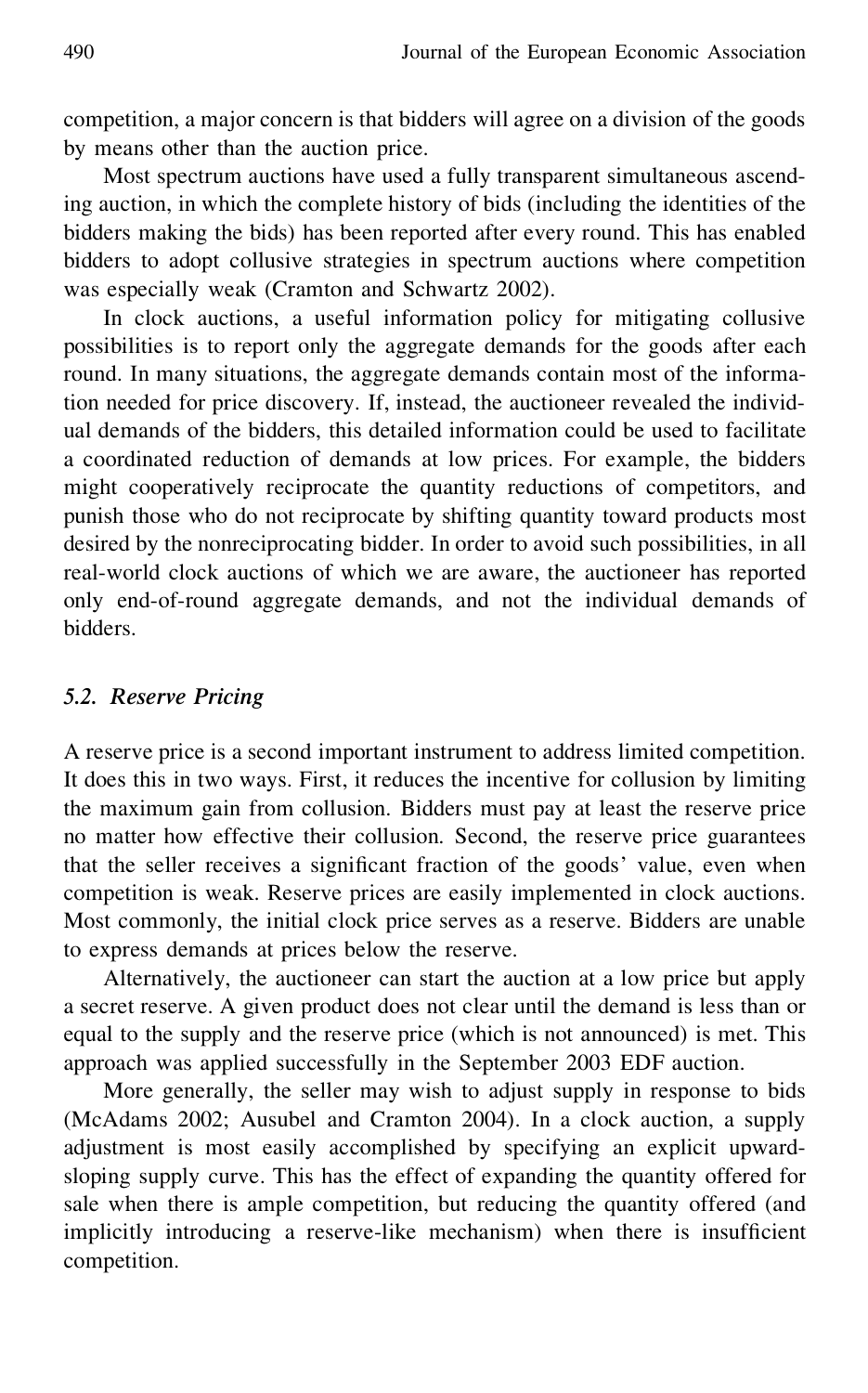## *5.3. Efcient Pricing*

The pricing rule is a final instrument to address market power. Most auctions for divisible goods use uniform pricing: all units of a given product sell at the same market-clearing price. The difficulty with this pricing rule is that it creates the incentive for bidders to engage in demand reduction—bidding a quantity less than true demand at every price (Ausubel and Cramton 2002). Moreover, the demand-reduction incentive increases in the quantity demanded: larger bidders shade more and smaller bidders shade less. This differential shading creates an inefficiency in which small bidders win too much and large bidders win too little.

This inefficiency can be completely avoided in a clock auction by making a simple change in the pricing rule, as proposed by Ausubel (1997, 2002). For homogeneous goods, each unit is awarded at the price at which it is "clinched," that is, at the point where it becomes mathematically impossible for the bidder not to win the unit. For example, suppose that there are four identical items and three bidders, each demanding two units. If one bidder reduces his quantity bid from two units to one, then each of the other two bidders "clinches" one unit at the current clock price. The clock continues to ascend in order to determine the allocation and price of the remaining two units. Under this modified rule, the clock auction yields the same pricing as in the (sealed-bid) Vickrey auction (Vickrey 1961). Bidders now have an incentive to bid their true demands and an efficient allocation is obtained.

Although the Ausubel auction eliminates the assignment inefficiency created by demand reduction, it does not solve the revenue problems stemming from market power. Under either uniform or Vickrey pricing, bidders pay less when there is less competition. Hence, the other tools—information policy and reserve pricing—need to be used in combination with Vickrey pricing to address the revenue problems created by limited competition.

## **6. Conclusion**

A simultaneous clock auction is a powerful tool for auctioning many divisible goods. The auctioneer announces a price for each good, and bidders express the quantities of goods that they desire at the current prices. The prices of the goods are incremented in relation to their respective excess demands. The process repeats until there is no excess demand for any good. At that point bidders are awarded their quantities bid at the final prices.

While the underlying theory utilizes continuous clocks, bidding in realworld dynamic auctions normally occurs in discrete rounds. This, however, does not pose much of an obstacle to efficiency. What is needed is a mechanism for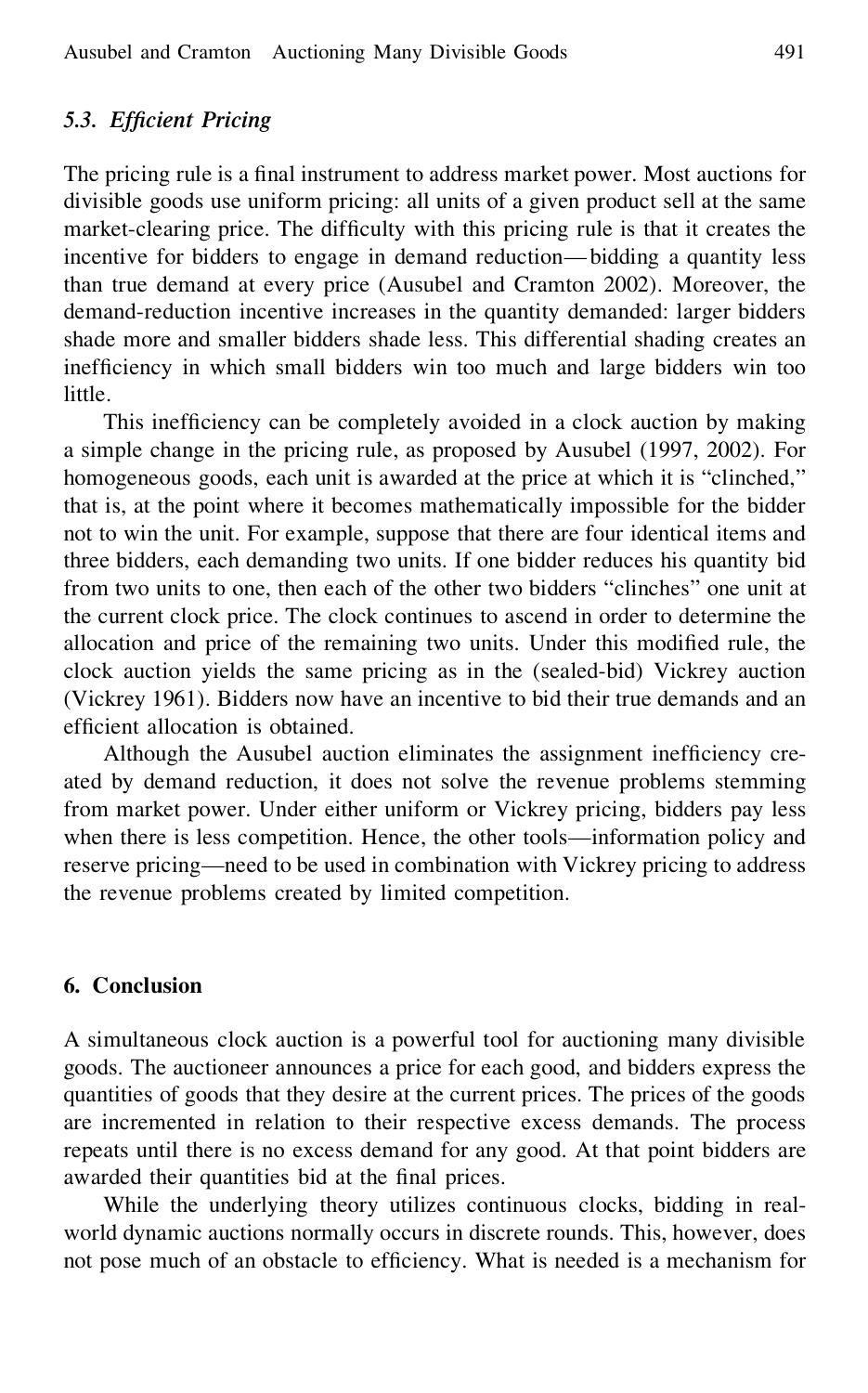bidders in each round to express demands at intermediate prices between the starting and ending prices. This intraround bidding enables the efficiency gains of continuous clocks. All that is lost is the within-round price discovery, but this is much less important than the price discovery between rounds, which is retained—and even enhanced—by a pause in the bidding, allowing time for the bidders to update their strategies in light of the new information.

An important element of the auction design is the activity rule, which limits bidding behavior in a way that is consistent with reasonable preferences. This promotes price discovery. In clock auctions for a single good, all that is required is a monotonicity condition: as prices rise, bidders can maintain the same quantity or reduce quantity, but cannot increase quantity. Thus, the bidding must be consistent with a downward sloping demand curve. With many goods that are close substitutes, such a condition would be excessively harsh. In such auctions, it is best to group goods together that are strong substitutes and impose the monotonicity on the bidder's total quantity within the group. This enables buyers to arbitrage freely across goods within the group. Seller substitution also can be addressed. For example, the seller can specify price spreads across goods in a group and only specify the total quantity for the group. The quantity sold of each good within a group is then determined by both the buyers' and seller's preferences.

Market power is a final practical concern. This is addressed with three instruments available to the auctioneer. An information policy is established to limit the bidders' ability to adopt collusive strategies. Reserve prices and supply adjustments are used to limit the incentive for collusion and to guarantee significant revenue to the seller even if competition is weak or collusion is effective. Finally, the seller can switch from uniform pricing to Vickrey pricing to avoid the inefficiencies created by market power under uniform pricing. When combined properly these three tools can address both the efficiency and revenue losses arising from market power.

Although simultaneous clock auctions are new, they have already been applied in high-stakes auctions in half a dozen countries. Applications have included electricity auctions in France, the United States, and Belgium, gas auctions in Germany and Austria, and environmental auctions in the United Kingdom. Still the study and use of simultaneous clock auctions can be greatly expanded. The auction of Treasury and other financial securities is a compelling future application.

#### **References**

Ausubel, Lawrence M. (1997). "An Efficient Ascending-Bid Auction for Multiple Objects." University of Maryland Working Paper 97-06 (forthcoming,*American Economic Review*).